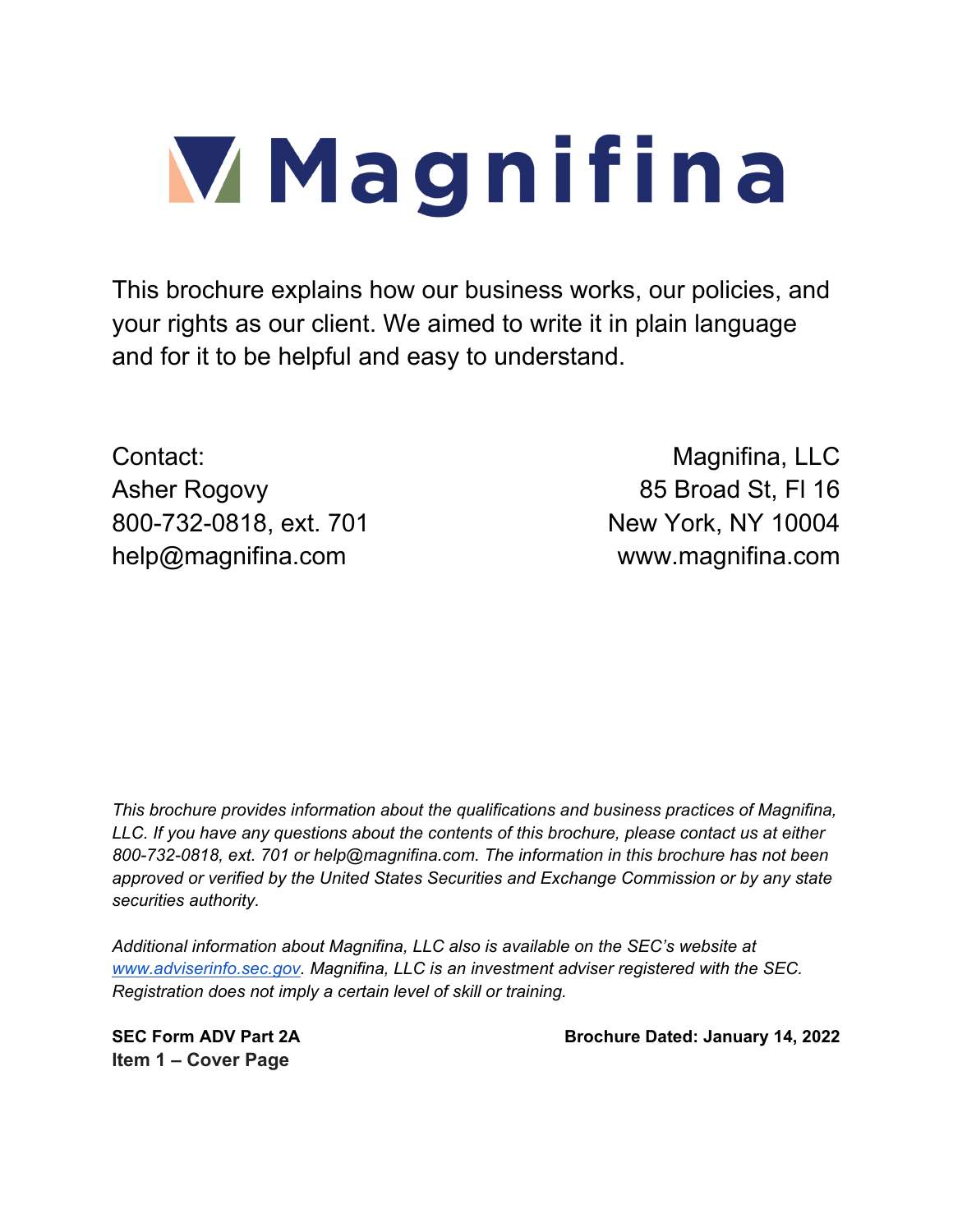# **Item 2 – Material Changes**

This version of our Brochure dated January 14, 2022 is an annual updating amendment. The following material changes have been made since the last annual update on March 10, 2021:

- 1. We have a new address -- 85 Broad St, Fl 16 NY, NY 10004.
- 2. In Item 7 of this Brochure, we modified the minimum for an investment advisory account to \$10,000, which can be waived at our discretion.
- 3. We modified Item 14 to describe our client referral services. For more information, please see Item 14.
- 4. We have revised our policy in Item 11 to permit our representatives to take positions in the same securities as clients. This gives rise to a conflict of interests with clients. Please see Item 11 for more information.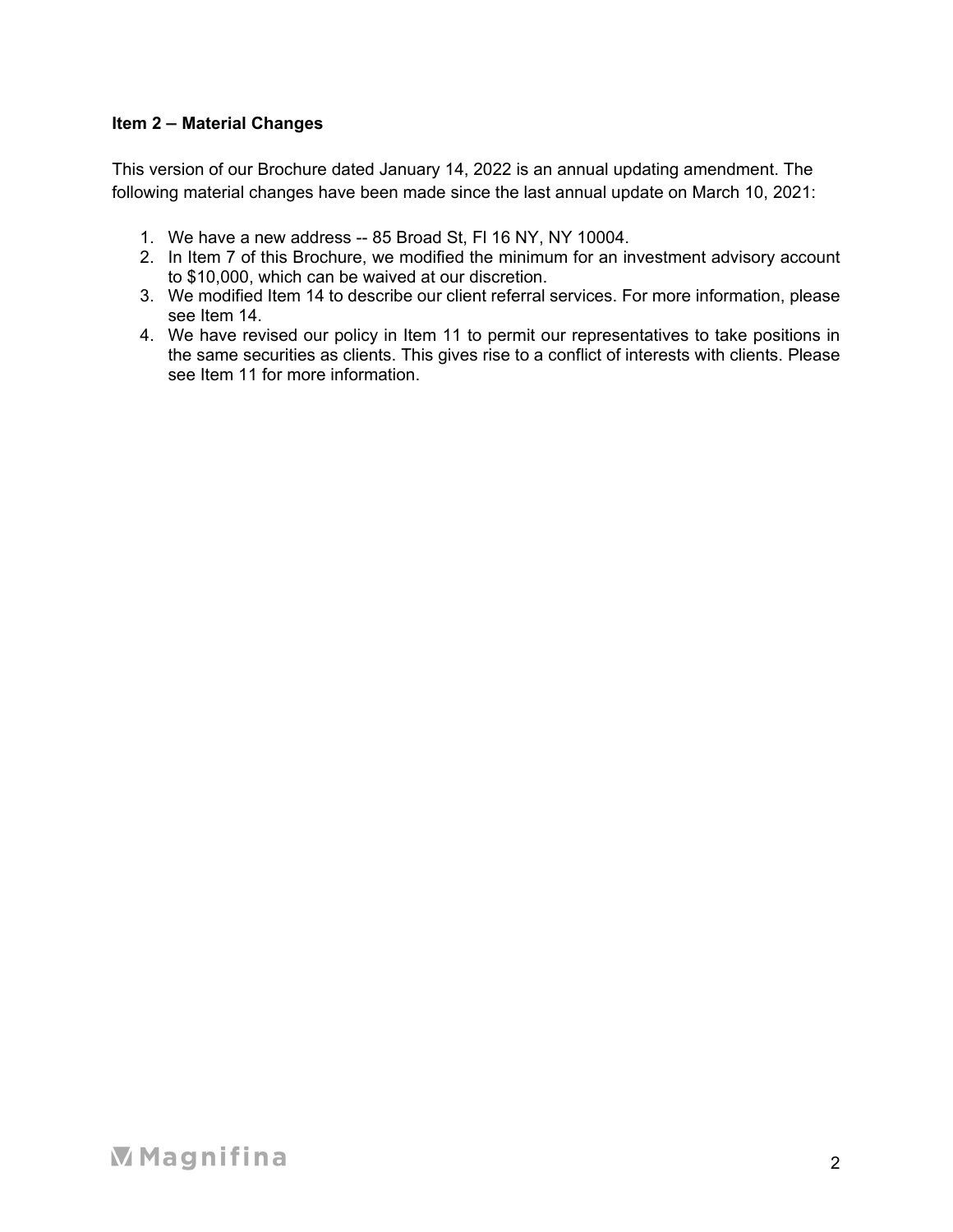# **Item 3 – Table of Contents**

| Item 1 - Cover Page                                                                              | 1              |
|--------------------------------------------------------------------------------------------------|----------------|
| Item 2 - Material Changes                                                                        | $\overline{2}$ |
| Item 3 - Table of Contents                                                                       | 3              |
| Item 4 - Advisory Business                                                                       | 4              |
| Item 5 - Fees and Compensation                                                                   | 5              |
| Item 6 - Performance-Based Fees and Side-by-Side Management                                      | 6              |
| Item 7 - Types of Clients                                                                        | $\overline{7}$ |
| Item 8 – Methods of Analysis, Investment Strategies, and Risk of Loss                            | $\overline{7}$ |
| Item 9 - Disciplinary Information                                                                | 10             |
| Item 10 - Other Financial Industry Activities and Affiliations                                   | 10             |
| Item 11 - Code of Ethics, Participation or Interest in Client Transactions, and Personal Trading | 10             |
| Item 12 - Brokerage Practices                                                                    | 11             |
| Item 13 - Review of Accounts                                                                     | 13             |
| Item 14 - Client Referrals and Other Compensation                                                | 13             |
| Item 15 - Custody                                                                                | 13             |
| Item 16 - Investment Discretion                                                                  | 14             |
| Item 17 - Voting Client Securities                                                               | 14             |
| Item 18 - Financial Information                                                                  | 15             |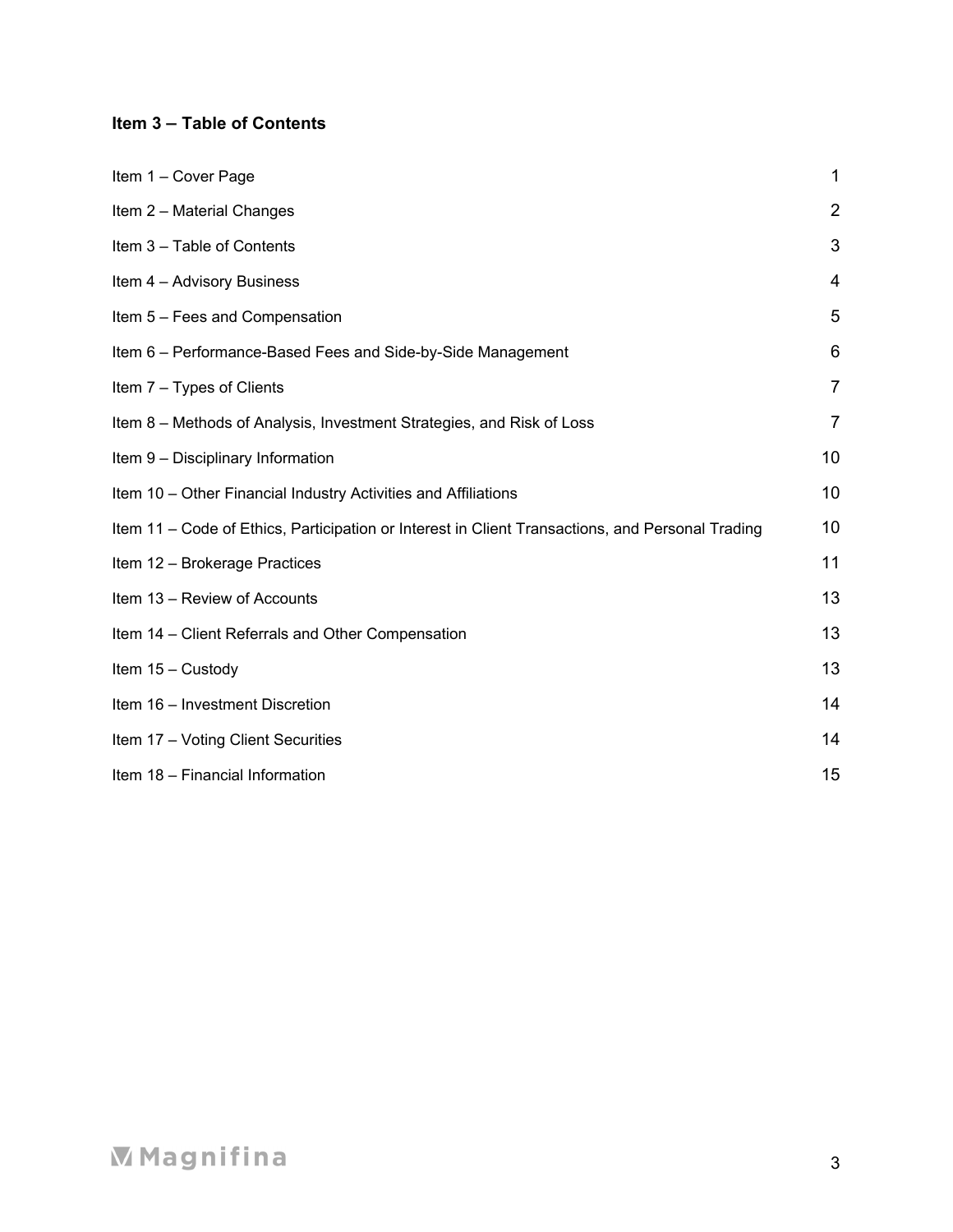## **Item 4 – Advisory Business**

Magnifina, LLC (Referred to herein as "Firm, We, and Our") is an independent investment advisory firm registered with the U.S. Securities and Exchange Commission ("SEC"). The company was formed in 2019 as a Limited Liability Company in New York and is currently wholly-owned by Asher Rogovy. We currently have \$43,759,468 in discretionary assets under management and \$241,834 in non-discretionary assets under management as of December 31, 2021.

We offer the following services to advisory clients:

# Investment Portfolio Management

We create and actively manage investment portfolios for our clients. These portfolios primarily consist of publicly traded equity securities (stocks). Some portfolios may contain other asset classes, such as fixed-income securities (bonds) or real-estate investment trusts (REITs), in accordance with client needs. Pooled-funds assets such as exchange-traded funds (ETFs) and mutual funds may be used if the individual assets available to a portfolio lack sufficient liquidity or diversity. Clients may impose reasonable restrictions on individual securities or types of securities that we will select for them.

We do not assign clients to group-managed or model portfolios. Instead, we consider each client individually when selecting their investments. Before enrolling a client, we discuss their investment objectives, time horizon, risk tolerance, conflicts of interest, and other needs.

We provide discretionary investment advisory services on a non-wrap fee basis. Services are generally provided on a discretionary basis which means We purchase or sell securities or other investment products for the Client without speaking with the Client. This also means that if the client engages Us, the client will select individual services on an unbundled basis, paying for each service separately (i.e. investment advisory, trade execution, custody). Please see *Item 5 – Fees and Compensation* for more information.

# Alternative Investments

From time to time, we might identify special opportunities to invest in alternative assets, such as private equity or venture capital investments. Additionally, clients are welcome to submit to us private investment opportunities they have found themselves. We manage alternative investments on a non-discretionary basis. This means that if we conclude that such an investment is appropriate for a client, we will discuss the specific opportunity with the client and obtain permission before making the investment on their behalf.

For clients holding alternative investments, we will continuously and regularly consider the risks and benefits of these investments in connection with the rest of the client's investment portfolio under our management.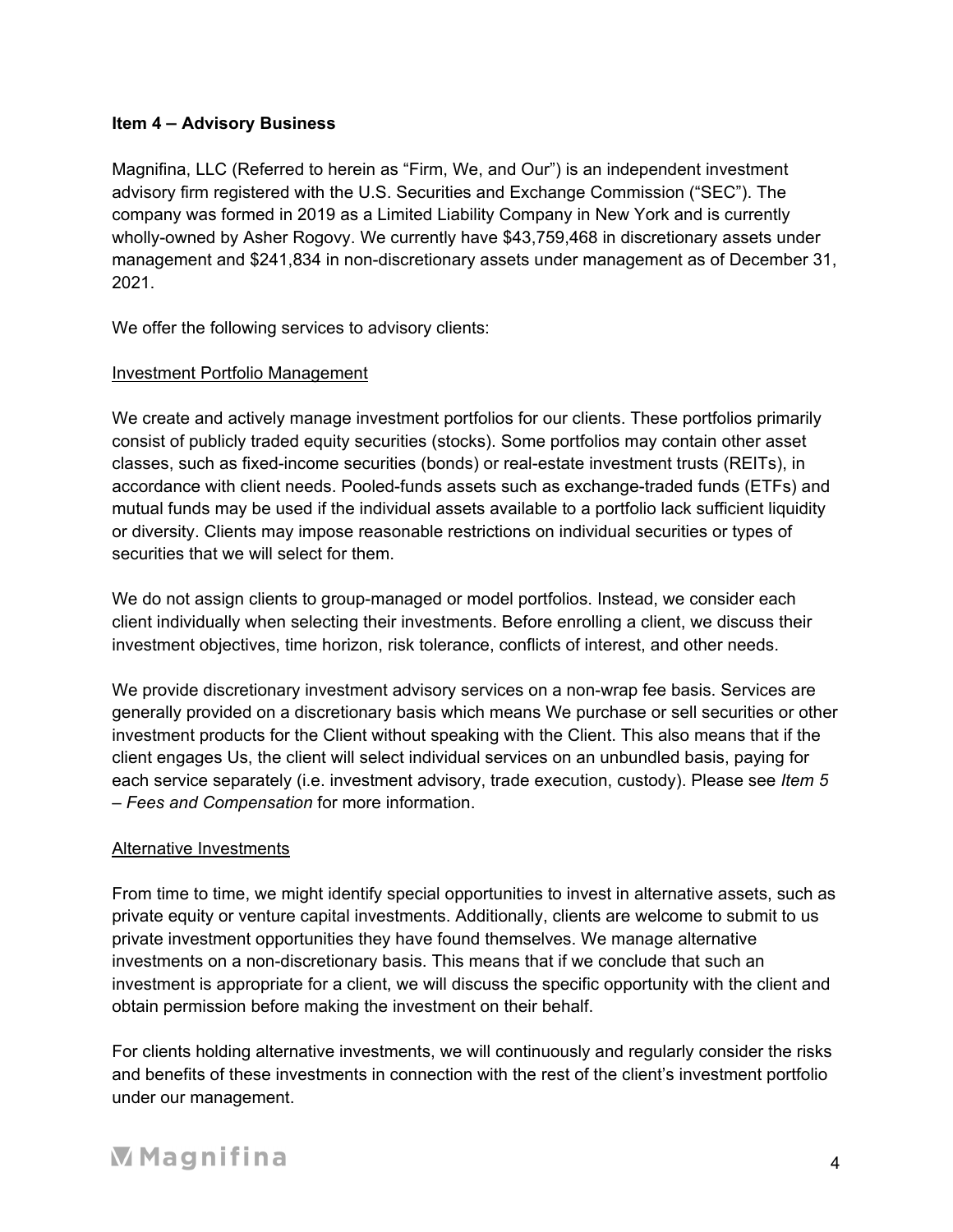# Retirement Plan Rollovers

A client or prospective client leaving an employer typically has four options regarding an existing retirement plan (and may engage in a combination of these options): (i) leave the money in the former employer's plan, if permitted, (ii) roll over the assets to the new employer's plan, if one is available and rollovers are permitted, (iii) roll over to an Individual Retirement Account ("IRA"), or (iv) cash out the account value (which could, depending upon the client's age, result in adverse tax consequences). If we recommend that a client roll over their retirement plan assets into an account to be managed by the Firm, such a recommendation creates a conflict of interest as we will earn a new (or increase Our current) advisory fee as a result of the rollover. We address this conflict of interest by reviewing any such recommendation to ensure it is in the best interest of the client. No client is under any obligation to roll over retirement plan assets to an account managed by Us.

# Financial Planning Services

We offer financial planning services which typically involve providing a variety of advisory services to clients regarding the management of their financial resources based upon an analysis of their individual needs. These services can range from broad, comprehensive, financial planning to consultative or single subject planning. If you retain our firm for financial planning services, we will meet with you to gather information about your financial circumstances and objectives. Once we review and analyze the information you provide to our firm, we will deliver a written plan to you, designed to help you achieve your stated financial goals and objectives.

Financial plans are based on your financial situation at the time we present the plan to you, and on the financial information you provide to us. You must promptly notify our firm if your financial situation, goals, objectives, or needs change.

You are under no obligation to act on our financial planning recommendations. Should you choose to act on any of our recommendations, you are not obligated to implement the financial plan through any of our other investment advisory services. Moreover, you may act on our recommendations by placing securities transactions with any brokerage firm.

## Ethical Investing

As a company that values ethics, we are proud to enable our clients to provide us with ethical preferences for selecting their investments. For example, a client may indicate that they are concerned about the environment, and we would try not to select companies producing excessive pollution for that client. Clients are reminded that restricting the domain of possible investments may result in lower financial returns than an unrestricted portfolio.

# **Item 5 – Fees and Compensation**

## Investment Advisory Fees

As compensation for ongoing investment advice and management, we charge a percentagebased fee ("Advisory Fee") on each client's assets under management. Our standard Advisory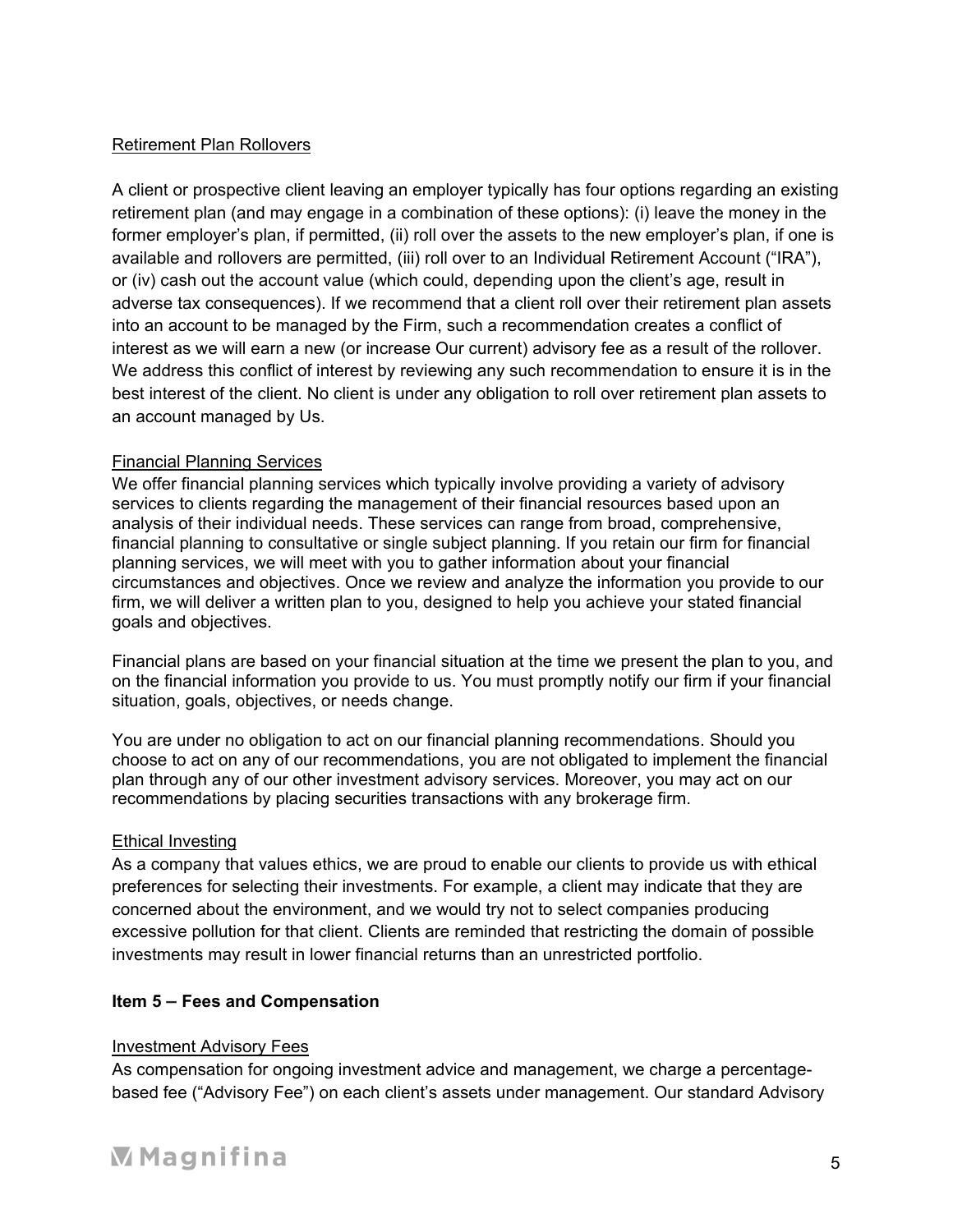Fee is 1.00% per year. For client accounts over \$2,000,000, our Advisory Fee may be negotiated. Advisory Fees are calculated based on client account values at the end of the last trading day of the prior quarter.

We collect Advisory Fees by deducting them from the qualified custodian on a quarterly basis in arrears. If we do not provide services for an entire quarter (due to mid-quarter commencement or termination of services), our Advisory Fee is prorated on a calendar day basis and any overpayments are refunded.

Some non-profit organizations or family members of clients may receive services on a pro-bono basis at the sole discretion of the Firm.

Because the Advisory Fee we charge is based on a client's assets, a client should be aware that the more assets that are in a client's retail account, the more the client will pay in Advisory Fees. This presents a conflict of interest in that we are incentivized to encourage clients to increase the assets in their account. We address this conflict of interest by reviewing any such recommendation to ensure it is in the best interest of the client.

# Financial Planning Fees

We will charge clients on a flat fee basis for any financial planning services to be provided. The financial plan is created and provided pursuant to a written agreement, the basic terms of which are described below. Typically, we charge a flat fee from \$100 to \$500 depending on the complexity of the situation and planning. This fee may be negotiated at the sole discretion of the Firm and will be listed in each client's agreement. Financial plans are not required to be implemented through Magnifina. However, if the financial plan is implemented through Magnifina within two years of the financial plan's delivery date, the client shall receive a credit toward initial advisory fees to offset the cost of the financial plan.

Financial Plans are delivered within six (6) months of commencing services, unless otherwise agreed to by both the Client and Magnifina. Upon delivery, we will provide a final fee invoice that identifies the amount owed for our services. Fees are due upon completion of services rendered. We do not require prepayment of a fee more than six months in advance and in excess of \$1200.

## Other Fees

In addition to our fees, clients may be subject to brokerage fees, custodian fees, or other fees in connection with our custodian broker partnerships. We aim to work with qualified custodians who maintain competitive fees within the industry. Clients are advised to consult with their custodian for details about these fees. For more information on custodians we use, please see *Item 12 – Brokerage Practices*.

# **Item 6 – Performance-Based Fees and Side-by-Side Management**

We do not currently charge extra fees based on the performance of client investments.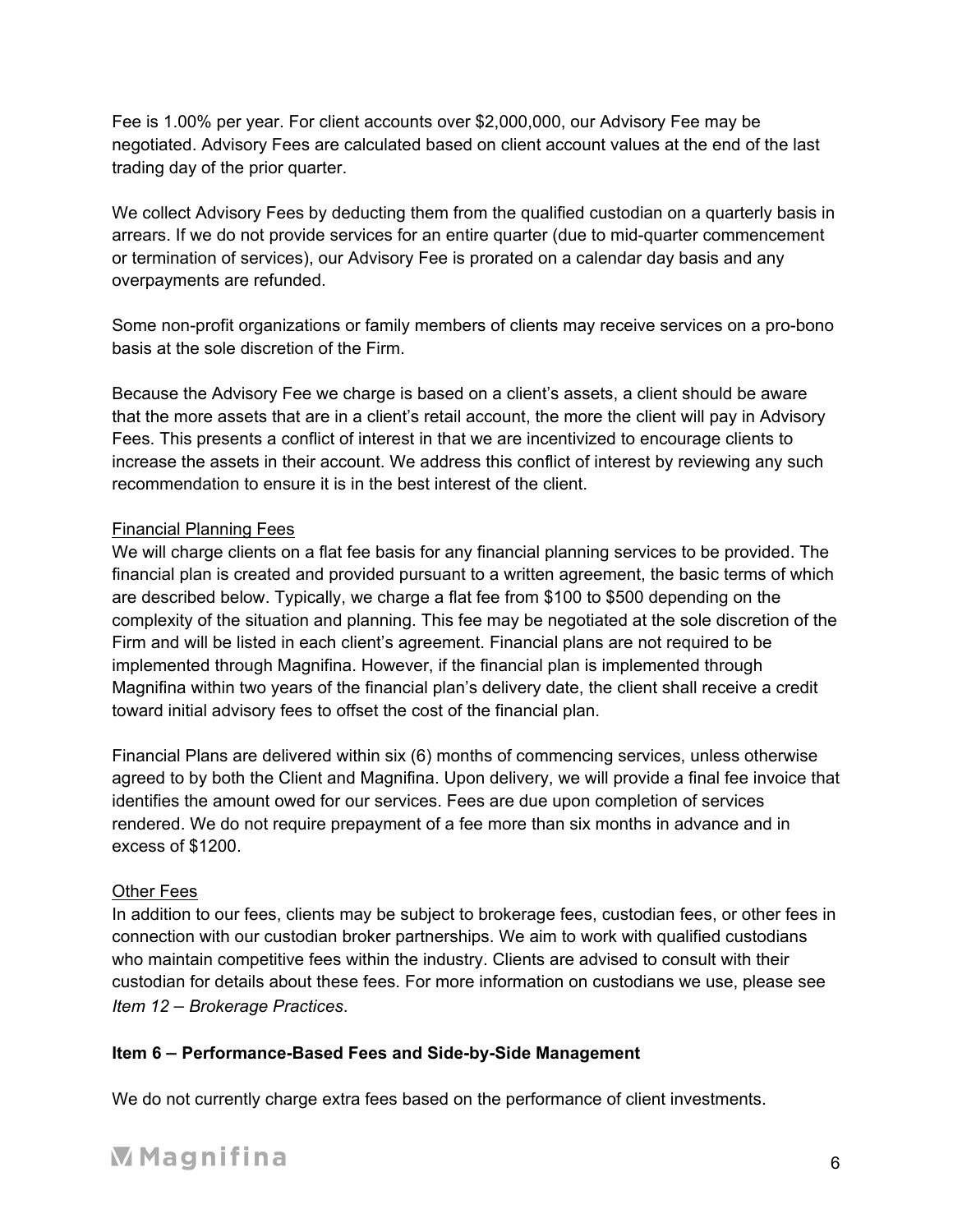# **Item 7 – Types of Clients**

We offer services to many different types of clients. Our clients may include individuals and their families, high net worth individuals, family offices, charity endowments, and other organizations or pooled investments.

For individual accounts, we typically require a minimum of \$10,000 in assets to open an account and the completion of a Financial Survey. We encourage clients with less than \$50,000 to pledge to make regular deposits until this level is reached. Furthermore, we will not normally advise any client with less than \$500,000 to make alternative investments (i.e. non-publicly traded securities).

# **Item 8 – Methods of Analysis, Investment Strategies, and Risk of Loss**

# Our Method

Magnifina centralizes its investment decision making. We maintain a bespoke database of investment research with data sourced from multiple providers and analysts. This database is very useful for making investment decisions and keeping our information current.

Each client's portfolio is evaluated on a periodic basis. Using our research and analysis, and if we identify any better opportunities, we optimize the portfolio to coincide with the client's individual needs and our investment outlook.

Some of the factors we may use to evaluate equity investment opportunities include:

- Business Opportunity: analyzing the main story driving the investment's ability to grow and, ultimately, its return to shareholders.
- Risk Factors: considering any potential news, events, or trends which may undermine the opportunity.
- Current Financial Valuation: calculating how the company is valued by the market compared to its reported business performance relative to its peers.
- Special Situations: short term events or trends that may indicate an opportunity to acquire an investment at a favorable price.
- Competition: whether the company has competitors and/or how difficult its business is to replicate by new entrants to the industry.
- Leadership: judging the temperament and ability of the management team.

Portfolio asset allocations and other classes of investment may be analyzed using the following techniques:

● Macroeconomic Analysis: looking at long-term trends and relationships across wide sectors of the economy and financial markets.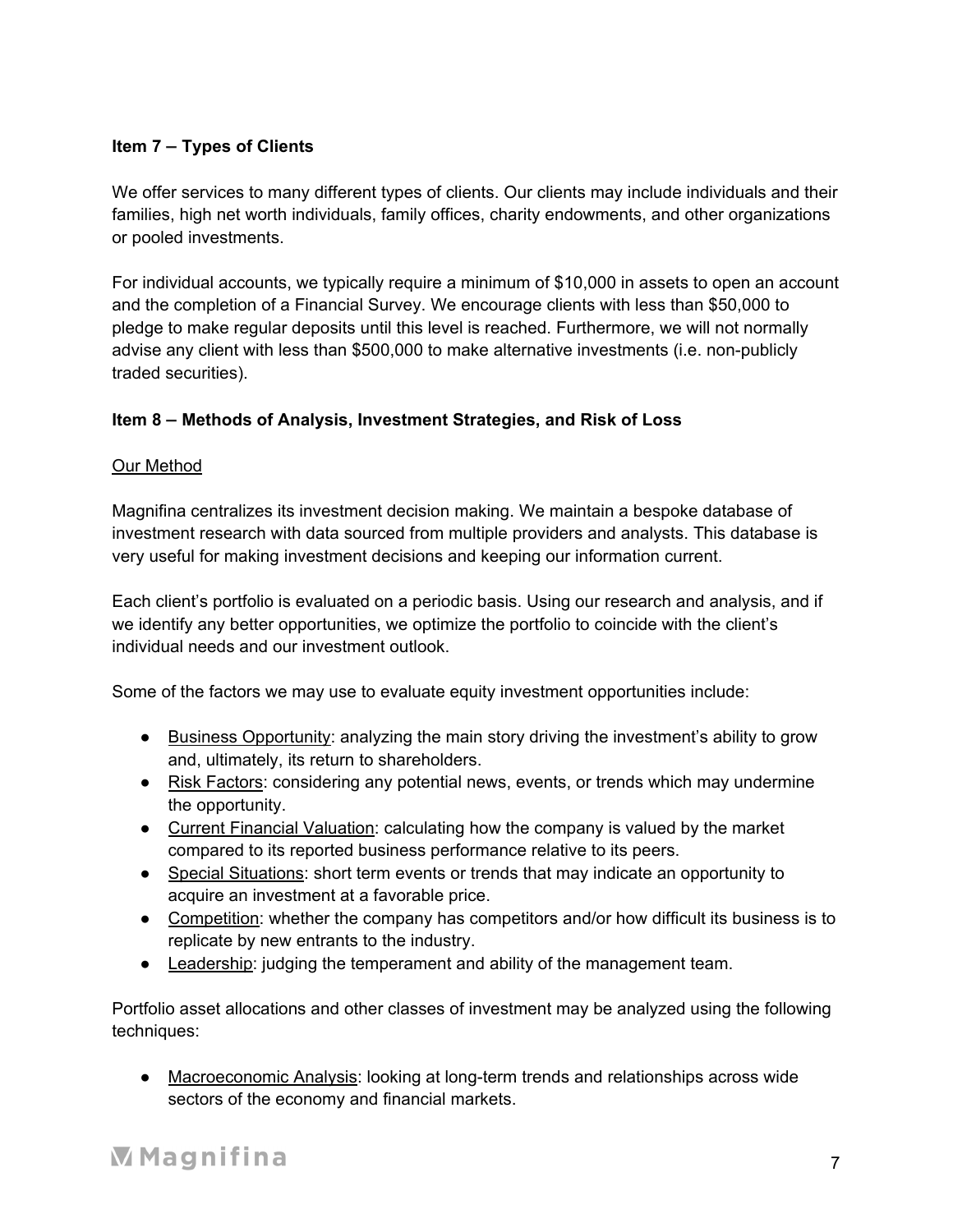- Fundamental Analysis: researching the financial variables of the investment to identify whether or not it is a good value at the current price.
- Cyclical Analysis: looking at historical relationships between various groupings of assets and how they are affected by the economic business cycle.
- Technical Analysis: applying established "techniques" to the price history of an asset in order to identify potential future price movement based on historical patterns.

# Risk of Loss

Investing in publicly traded securities or alternative investments involves a material risk of loss. Here are some risks of investing:

- Business Risk. These risks are associated with a particular industry or a particular company within an industry. For example, oil-drilling companies depend on finding oil and then refining it, a lengthy and uncertain process, before they can generate a profit. They carry a higher risk of profitability than an electric company, which generates its income from a steady stream of customers who buy electricity no matter what the economic environment is like.
- General Market Risks: Markets can, as a whole, fluctuate after various news releases or for no understandable reason at all. This sometimes means that the price of specific securities could go up or down unpredictably, and may take some time to recover any lost value. Diversifying a portfolio with additional securities does not help to minimize this risk since all securities may be affected by broad market fluctuations.
- Financial Risk. Excessive borrowing to finance business operations increases the risks to profitability, because the company must meet the terms of its obligations in good times and bad. During periods of financial stress, the inability to meet loan obligations may result in bankruptcy and/or a declining market value.
- Default Risk: This risk pertains to the ability of a company to service their debt. Ratings provided by credit rating agencies may not accurately measure this risk. It is also possible for governments to fail to repay debts.
- Regulatory Risk. Changes in laws and regulations from any government can change the value of a given company and its accompanying securities. Certain industries are more susceptible to government regulation. Changes in zoning, tax structure or laws may negatively affect the return on these investments.
- Political Risks: Most investments have a global component, even domestic stocks. Political events anywhere in the world may have unforeseen consequences to markets around the world.
- Risks Related to Investment Term. If you require Us to liquidate your portfolio during a period in which the price of the security is low, you will not realize as much value as you would have had the investment had the opportunity to regain its value, as investments frequently do, or had We been able to reinvest in another security.
- Tax Risks Related to Short Term Trading. Clients should note that the Firm may engage in short-term trading transactions. These transactions may result in short term gains or losses for federal and state tax purposes, which may be taxed at a higher rate than long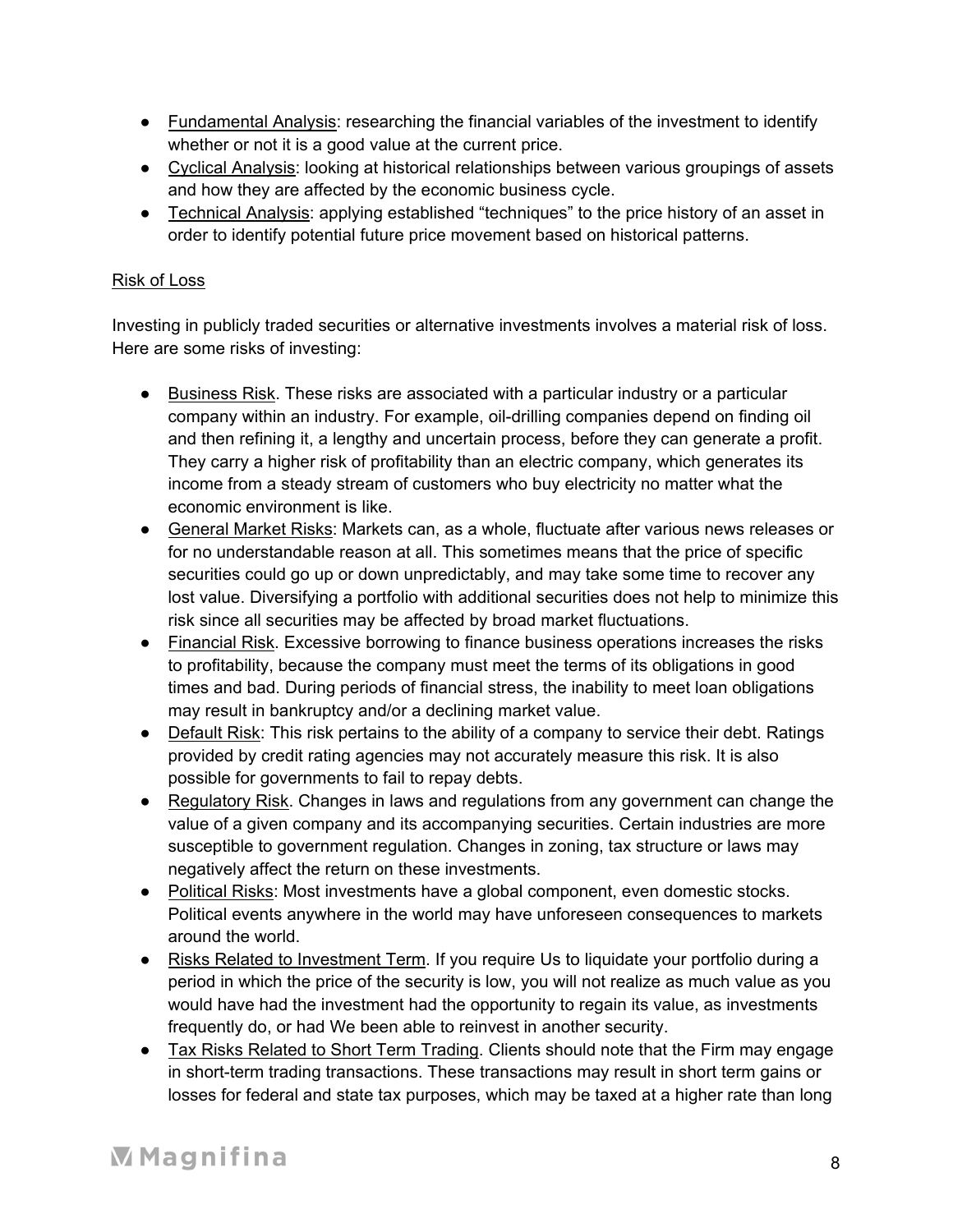term strategies. Magnifina endeavors to invest client assets in a tax efficient manner, but all clients are advised to consult with their tax professionals regarding the transactions in client accounts.

- Liquidity Risk: Liquidity is the ability to readily convert an investment into cash. For example, Treasury Bills are highly liquid, while real estate properties are not. Some securities are highly liquid, while others are highly illiquid. Illiquid investments carry more risk because it can be difficult to sell them.
- Currency Risk. Overseas investments are subject to fluctuations in the value of the United States dollar against the currency of the investment's originating country. This is also referred to as exchange rate risk.
- Purchasing Power Risk. Purchasing power risk is the risk that your investment's value will decline as the price of goods rises (inflation). The investment's value itself does not decline, but its relative value does, which has the same consequence. Inflation can happen for a variety of complex reasons, including a growing economy and certain monetary policies.

Investing in mutual funds or exchange traded funds (ETFs) also carries a risk of loss. There is no assurance that a mutual fund, an ETF, or any security will achieve its investment objective. The principal risks of investing in any mutual fund or ETF are market risk, diversification risk and style risk (growth investing risk and mid-cap company risk). To the extent that a mutual fund or ETF invests in foreign securities or debt securities, a fund would be subject to foreign exposure risk, interest rate risk and credit risk. A fund may invest in derivative instruments that carry derivative instruments risk. A principal risk is the risk that the value of equity securities may decline. Although a mutual fund or ETF may be a diversified fund, it may invest in securities of a limited number of issuers to achieve a potentially greater investment return than a fund that invests in a larger number of issuers. As a result, price movements of a single issuer's securities will have a greater impact on this fund's net asset value causing it to fluctuate more than that of a more widely diversified fund. These and other risk considerations are discussed in a fund's prospectus. Past performance of investments is no guarantee of future results.

Investing in Initial Public Offerings (IPOs), Private Equity, or other Alternative Investments carries Valuation Risk in addition to the above risks. Because these investments are not widely traded on public exchanges, the offering price is not directly influenced by the supply and demand forces of the market. The offering price may be set by the issuing company or one of their partners. Valuation risk is the risk that the offering price is substantially worse than a price determined by the market.

Similarly, ethical investing can pose additional risks. Because ethical investing is a process that attempts to closely align an investor's philosophy with their investment strategy, each client's ethical investing fund will be unique based on their individual preferences. Clients utilizing ethical investing strategies may underperform strategies which do not utilize ethical investing considerations. Ethical investing strategies may exclude certain sectors or industries from a client's portfolio, potentially negatively affecting the client's investment performance if the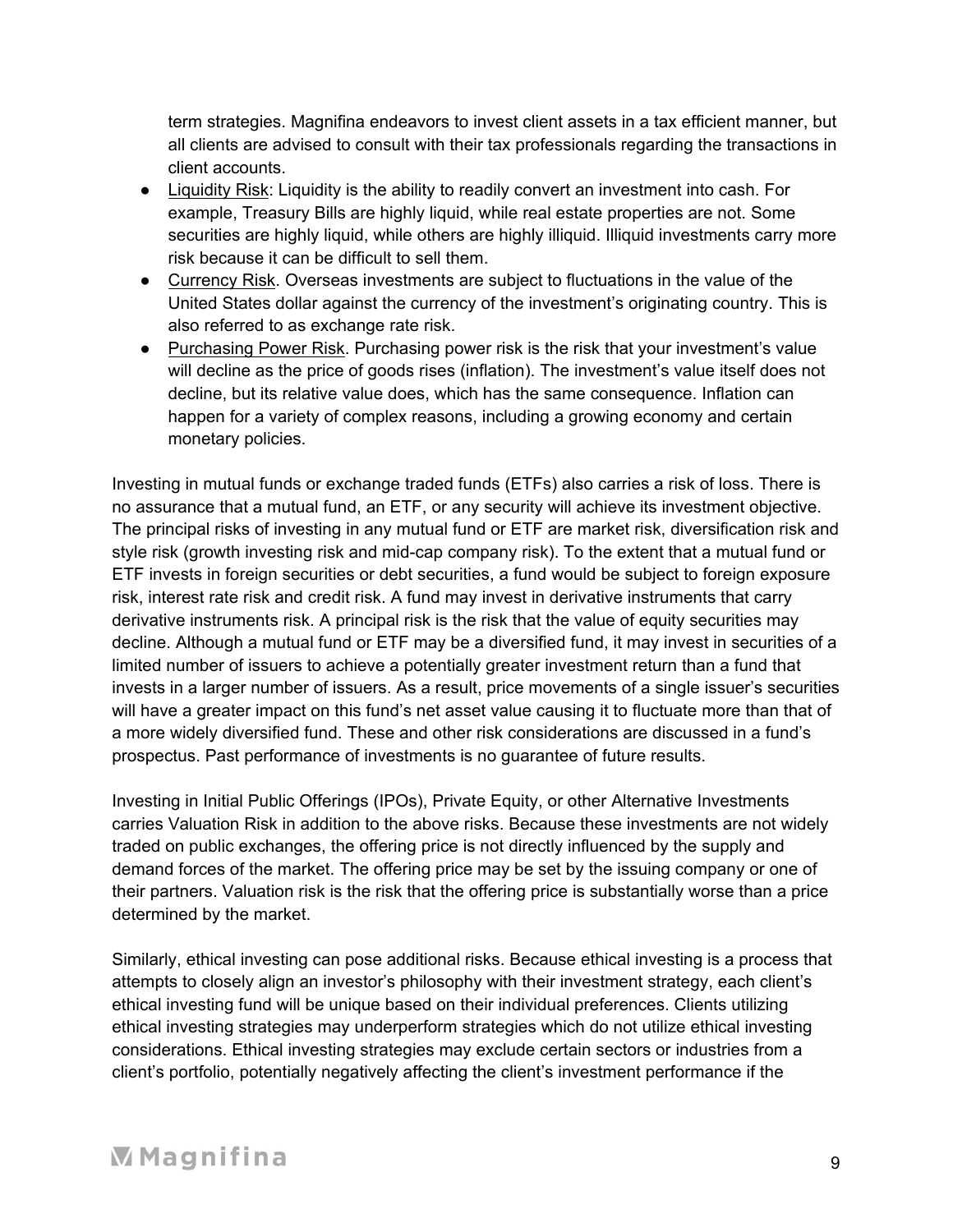excluded sector or industry outperforms. Ethical investing is qualitative and subjective by nature and We may rely on analysis and data provided by third parties.

Due to the volatile nature and risks involved when investing in certain types of strategies and/or securities, clients should be aware that the actual return and value of their account(s) may fluctuate and at any point in time be worth more or less than the amount originally invested. We do not represent, guarantee or imply that the services or methods of analysis employed by Us can or will predict future results, successfully identify market tops or bottoms, or insulate clients from losses due to market corrections or declines.

We welcome clients to ask us about the risks of investing.

# **Item 9 – Disciplinary Information**

There are no legal or disciplinary events in the history of the firm or any of its owners.

# **Item 10 – Other Financial Industry Activities and Affiliations**

Magnifina does not have a Management Person who has a relationship with a Related Person that is a broker/dealer, municipal securities dealer or government securities dealer or broker; an investment company or other pooled investment vehicle (including a mutual fund, closed-end investment company, unit investment trust, private investment company or "hedge fund," and offshore fund); an investment adviser or financial planner; a futures commission merchant, commodity pool operator or commodity trading advisor; a banking or thrift institution; an accountant or accounting firm; a lawyer or law firm; a pension consultant; a real estate broker or dealer; or a sponsor or syndicator of limited partnerships.

# **Item 11 – Code of Ethics, Participation or Interest in Client Transactions, and Personal Trading**

# Code of Ethics Summary

Magnifina has a fiduciary duty to its clients to act in their best interest. Our clients therefore trust Us to use the highest standards of integrity when dealing with their assets and making investments that impact their financial future. Magnifina's fiduciary duty compels all employees to act with integrity in all of their dealings. Because the Firm's investment professionals may transact in the same securities for their personal accounts as they may buy or sell for client accounts, it is important to mitigate potential and actual conflicts of interest. To that end, Magnifina has adopted personal securities transaction policies in the form of a Code of Ethics ("Code"). All Magnifina associated persons must follow Magnifina's Code, which sets the standard of business conduct. Magnifina requires all of its employees to comply with applicable federal securities laws, and sets forth provisions regarding personal securities transactions to employees in its Code. Additionally, the Code sets forth Magnifina's policies and procedures with respect to material, non-public information and other confidential information, and the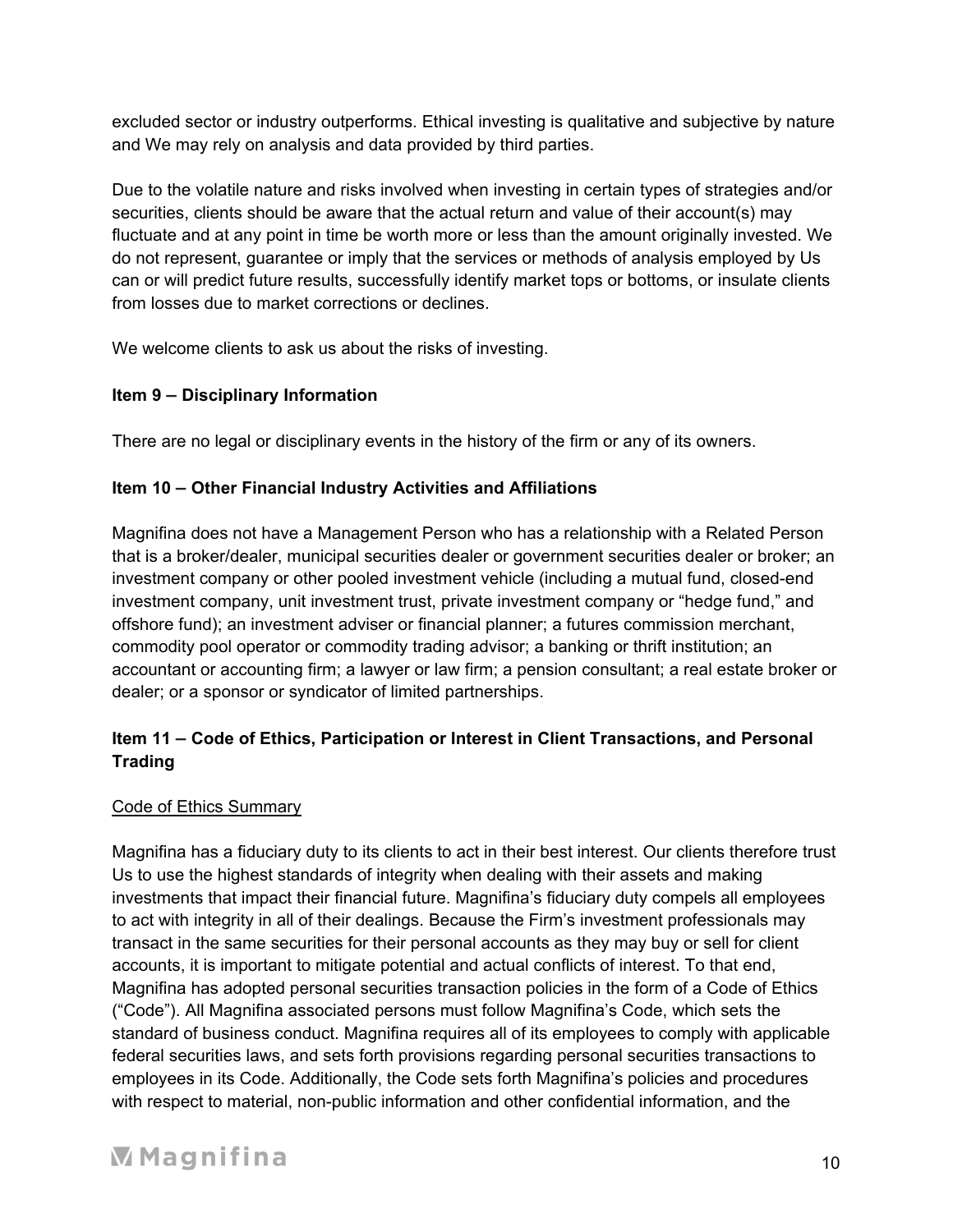fiduciary duties that Magnifina and each of its employees has to each client. The Code is circulated at least annually to all employees, and each employee annually certifies in writing that they have received and understand the Code. Magnifina will provide a copy of the Code to any client upon request.

# Participation or Interest in Client Transactions

Magnifina's Code addresses conflicts that may arise from personal trading by our employees. The Code includes limitations on personal trading by employees and sets forth reporting requirements for employees' securities holdings and personal securities transactions. Subject to satisfying the Code and applicable laws, our officers, directors and employees may trade for their own accounts in securities which are recommended to and/or purchased for our clients. The Code is designed to assure that the personal securities transactions of our employees will not interfere with the best interest of our clients while, at the same time, allowing employees to invest for their own accounts.

Because the Code in some circumstances permits employees to invest in the same securities as clients, there is a possibility that employees might benefit from market activity by a client in a security held by an employee. Employee trading is continually monitored under the Code to reasonably prevent conflicts of interest between our employees and our clients.

Magnifina does not execute any principal or agency cross securities transactions for client accounts, nor does it execute cross-trades between client accounts. Principal transactions are generally defined as transactions where an adviser, acting as principal for its own account or the account of an affiliated broker-dealer, buys from or sells any security to any advisory client. An agency cross transaction is defined as a transaction where a person acts as an investment adviser in relation to a transaction in which the investment adviser, or any person controlled by or under common control with the investment adviser, acts as broker for both the advisory client and for another person on the other side of the transaction.

# **Item 12 – Brokerage Practices**

## Selection and Recommendation

Magnifina recommends that clients utilize the brokerage and clearing services of Charles Schwab, Inc. ("Schwab"). Factors which Magnifina considers in recommending Schwab or any other broker-dealer to clients include their respective financial strength, breadth of service, existing relationships, execution, pricing, research and resources available. Not all investment advisers recommend that a client use a particular broker-dealer.

## Research and Other Soft Dollar Benefits

Magnifina receives research or other products or services (i.e., soft dollar benefits) from brokerdealers in exchange for placing trades or processing securities related transactions for clients.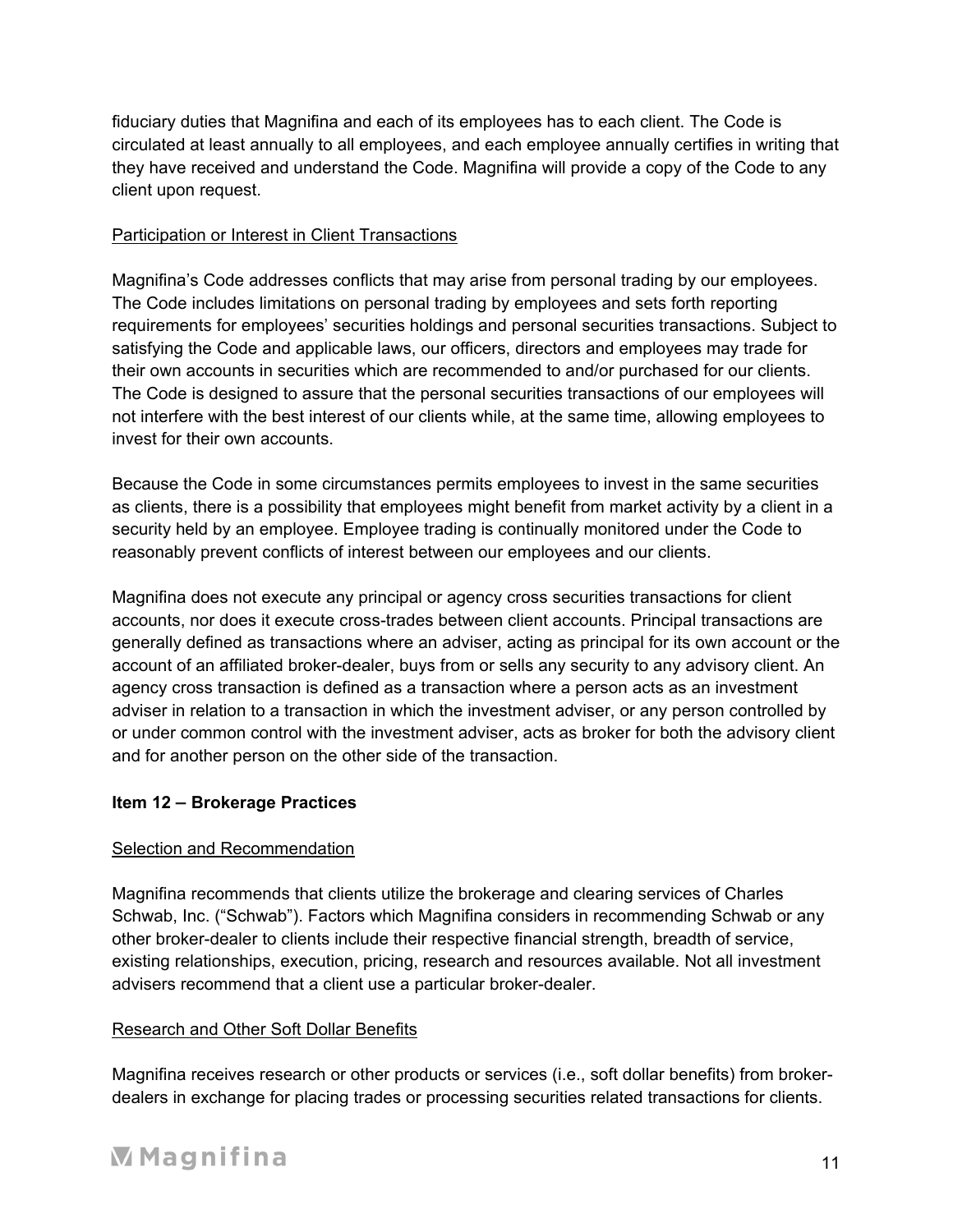We do not have to pay the broker-dealer for these services and no client is charged for these services. Therefore, We receive a benefit. The products or services received may benefit all of Our customers, not just those whose assets are custodied at the broker-dealer who provides the products or services. This may result in higher transaction costs than those that would have been incurred but for the soft dollar benefits. This is a conflict of interest, as We have an incentive to recommend Schwab because of Our existing relationship and the benefits We receive. We mitigate this conflict by conducting annual best execution reviews and through application of Our policies and procedures. We have determined that the transaction charges We incur and charge to the client are reasonable in relation to the value of the services received.

# Brokerage for Client Referrals

Magnifina does not receive client referrals or compensation of any kind from broker-dealers or other third parties in exchange for using any particular broker-dealer.

# Directed Brokerage

We routinely recommend that the client direct Our Firm to execute transactions through brokerdealers with which we have a business relationship. As such, We may be unable to achieve the most favorable execution of the client's transactions and the client may pay higher brokerage commissions than the client might otherwise pay through another broker-dealer that offers the same types of services.

In limited circumstances, Our Firm will permit clients to utilize their own broker-dealer, Our Firm may be unable to achieve the most favorable execution of client transactions when we allow clients to direct brokerage. Client directed brokerage may cost clients more money. For example, in a directed brokerage account, clients may pay higher brokerage commissions because our Firm may not be able to aggregate orders to reduce transaction costs, or clients may receive less favorable prices.

## Order Aggregation

We may enter trades as a block where possible and when advantageous to clients whose accounts have a need to buy or sell shares of the same security. If a block trade occurs, the client will receive a price that represents the average of the prices at which all of the transactions in the block were executed. This blocking of trades permits the trading of aggregate blocks of securities composed of assets from multiple client accounts, and on a pro-rata basis between all accounts included in any such block. Block trades include employee transactions. Block trading allows Us to execute equity trades in a timelier, equitable manner, and may reduce overall costs to clients.

Magnifina takes the following policies and procedures, described below, regarding such block trades. First, the allocation procedure will be equitable and fair to all accounts. No account will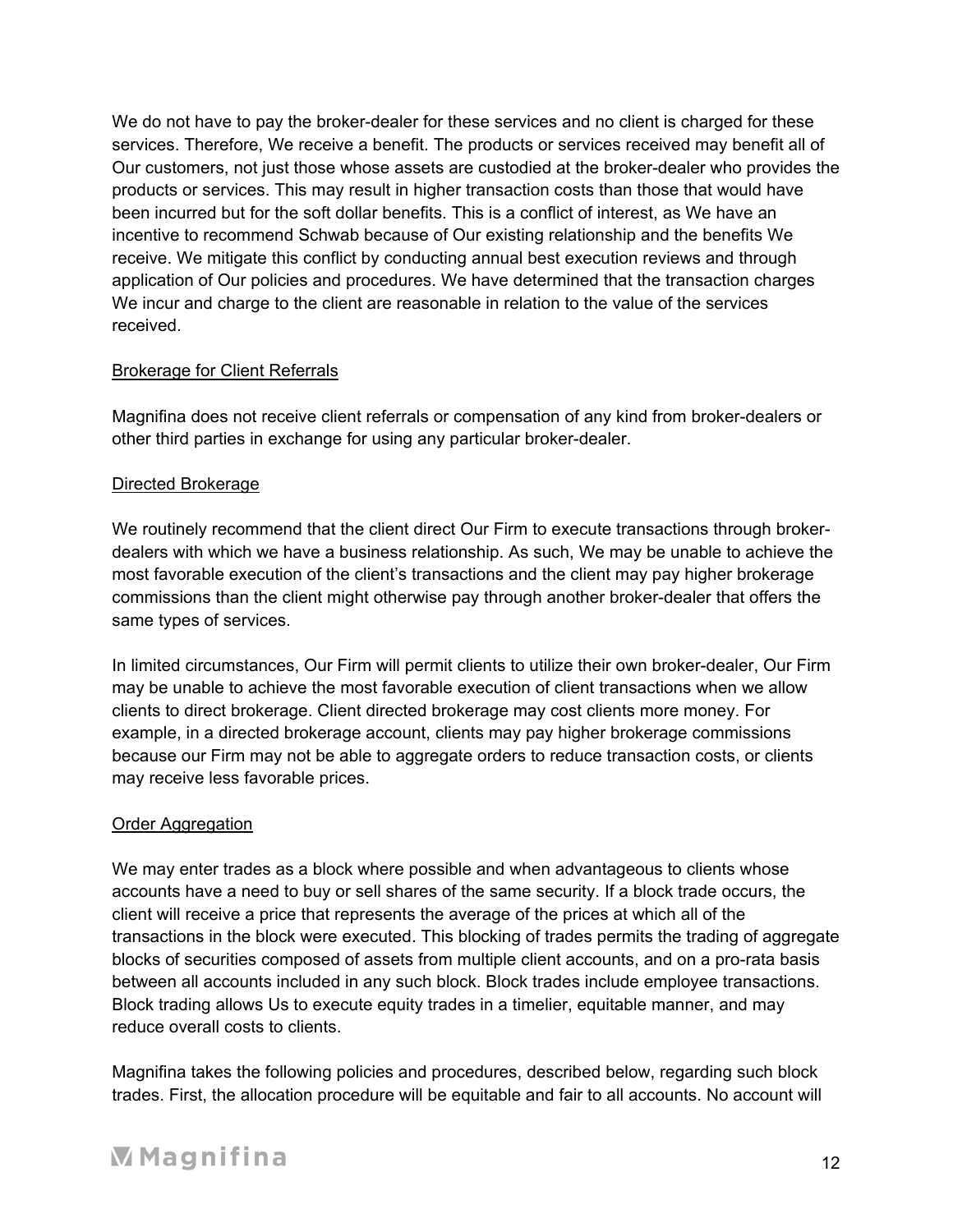be favored over another account unless reasons, consistent with the best interests of each account, are documented. Second, all allocations will be made as soon as possible after the trade is complete. Immediate post-trade allocation is most desirable. An allocation decision will never be delayed until the day after securities are purchased or sold in a block without the approval of the CCO. Lastly, aggregation decisions will be well documented; order tickets or trade blotters should be noted with time or time stamped when the order is placed, when the order is filled, and when the order is allocated to client accounts. The CCO will review trade blotters to substantiate proper documentation of allocation decisions.

# **Item 13 – Review of Accounts**

Client account values are marked-to-market daily and portfolios are reviewed for performance, risk, and asset allocation on a quarterly basis by Asher Rogovy. Special market or news events may trigger extra or more frequent reviews in between the normal schedule.

# **Item 14 – Client Referrals and Other Compensation**

Magnifina operates a client referral program which provides compensation up to a threshold amount. Some types of referrals may not be eligible for compensation. Additional details are posted on Magnifina's website.

Magnifina also engages in solicitor relationships with qualified industry professionals. Solicitors are compensated with a share of the investment advisory fees Magnifina collects from referred clients. Alternatively, some solicitors may be compensated with a share of anticipated management fees paid up front. These details will specifically be disclosed to clients.

These arrangements create a conflict of interest in that those that refer business to Magnifina based on compensation received rather than based on the needs of the client. Magnifina addresses this conflict of interest by always acting in the best interests of the client. In addition, the fiduciary responsibilities of Magnifina, including the duty to obtain best execution when selecting brokers to execute securities transactions on behalf of clients, are in no way impacted or reduced based on whether a client was referred by someone in the referral or solicitor programs.

Some of our custodian broker partners provide us with investment research and analysis tools. This research and these tools may be considered a material economic benefit and is described above in *Item 12 – Brokerage Practices*.

## **Item 15 – Custody**

Other than as described below, Magnifina does not maintain physical custody of client funds or securities. We require that a qualified custodian hold client assets. Information about the custodian We recommend is fully described in the Brokerage Practices section (Item 12). We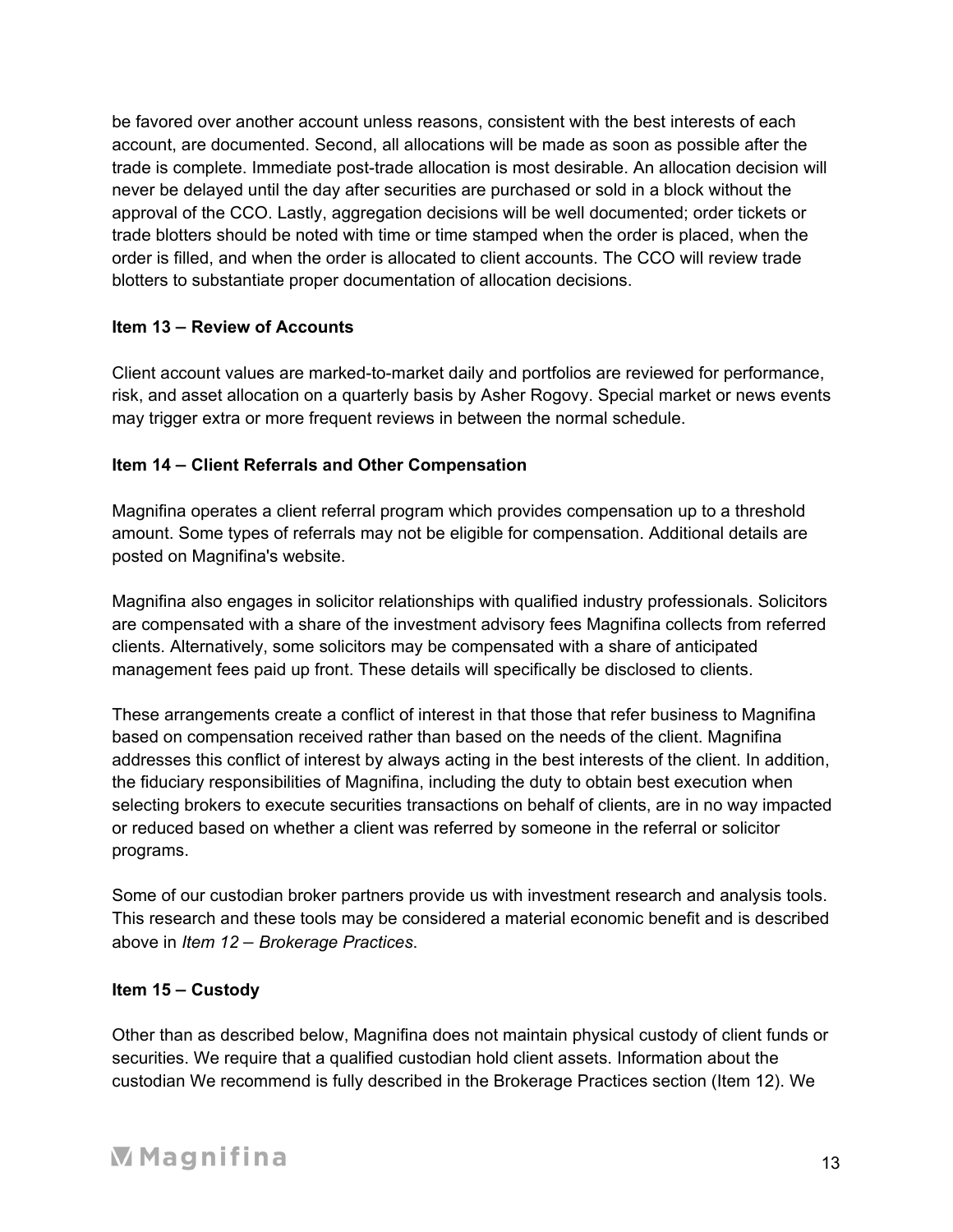have implemented the safeguard requirements of SEC regulations by requiring safekeeping of clients' funds and securities by a qualified custodian.

Magnifina shall have the ability to have its advisory fee for each client debited by the custodian on a quarterly basis. Client account statements are mailed or sent electronically by the account custodian. At least quarterly, clients are provided written transaction confirmation notices and regular written summary statements directly from the broker-dealer/custodian and/or program sponsor for the client accounts. This statement shall disclose to the client the amount of the fee, the client's assets upon which the fee was based, and the specific manner in which the fee was calculated. The account custodian does not verify the accuracy of Magnifina's advisory fee calculation. Clients are advised to review these statements carefully, comparing asset values, holdings, and advisory fees on account statements to that in previously received statements, confirmations, and fee invoices.

# **Item 16 – Investment Discretion**

Clients provide Our Firm with investment discretion on their behalf, pursuant to an executed investment advisory client agreement. By granting investment discretion, Our Firm is authorized to execute securities transactions, determine which securities are bought and sold, and the total amount to be bought and sold. Limitations may be imposed by the client in the form of specific constraints on any of these areas of discretion with Our Firm's written acknowledgement.

# **Item 17 – Voting Client Securities**

In the absence of an agreement to the contrary, Magnifina votes proxies on individual securities held in clients' accounts that are managed by Magnifina directly. Magnifina's authority and responsibility to vote proxies is described in the agreement between Magnifina and the client. Clients may not be permitted to remove or alter that provision of the contract, nor to enter into another contract with Magnifina, without the express written approval of the Chief Compliance Officer (CCO). Clients with non-conforming agreements must be clearly advised that they will receive proxies directly from the issuer or the custodian and are solely responsible for making all relevant elections pertaining to the individual securities in those accounts.

The term "individual securities" refers solely to the securities of individual corporate issuers, and shall exclude mutual funds, exchange traded funds, other pooled investment vehicles, and the like. Magnifina will not vote proxies in client accounts that are managed in any capacity by any third-party asset manager or sub-adviser. In cases where a third-party asset manager or subadviser manages the account holding individual securities, Magnifina shall delegate its responsibility for voting in those accounts to the respective third-party asset manager or subadviser.

Magnifina may not vote any security in circumstances under which casting that vote would not reasonably be expected to have a material effect on the value of the client's investment.